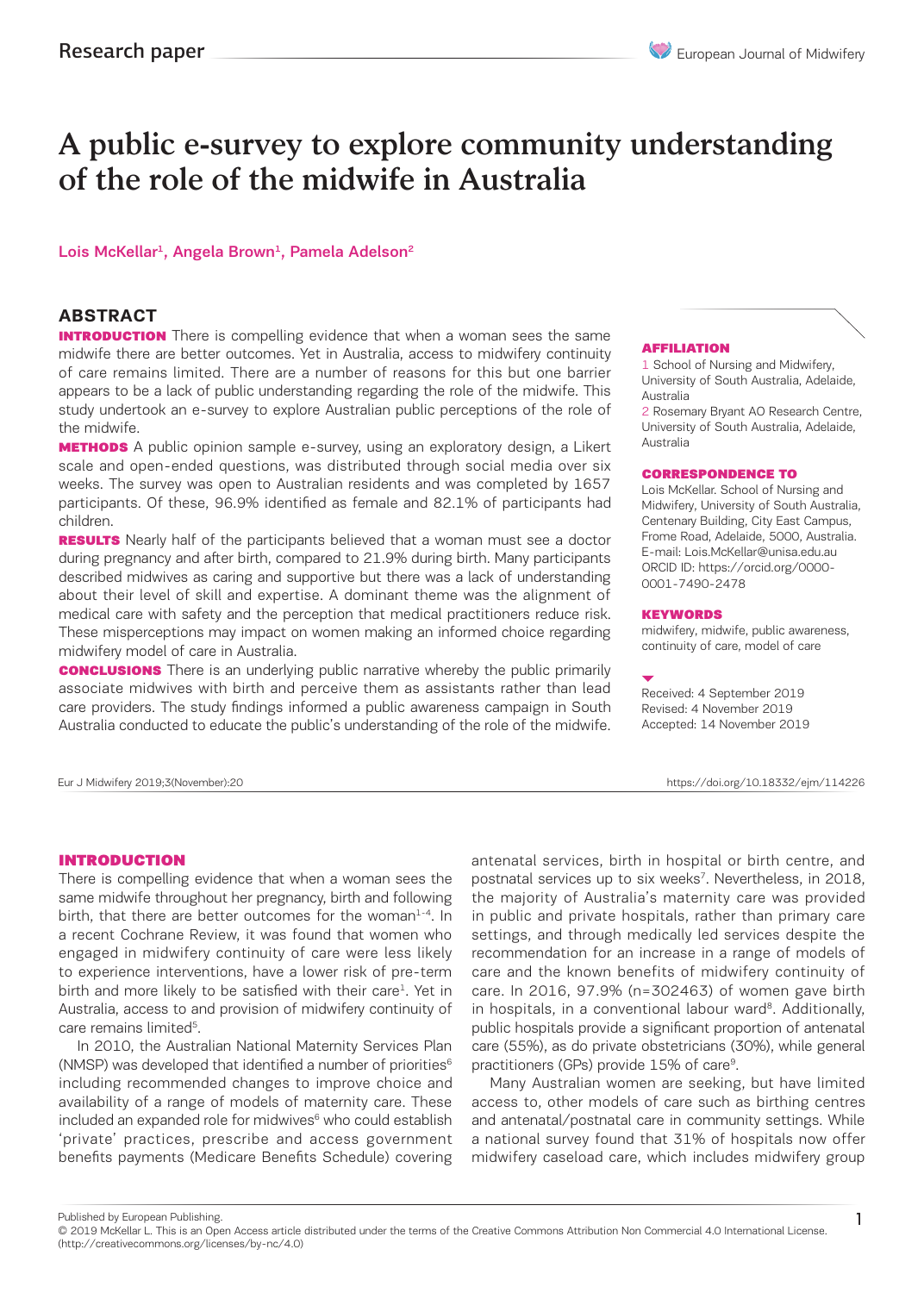practice and team midwifery models of care, the authors estimated that only 8% of women actually received or had access to caseload care despite high demand for these services<sup>10</sup>. In South Australia, approximately 6% of women access care from a known midwife during pregnancy, birth and after the baby is born, through midwifery group practice and team midwifery models offered through public hospitals<sup>8</sup>.

An option for midwifery care outside of the hospital system is care from a privately practising midwife. However, uptake of this option has been variable and midwives have experienced challenges in setting up and sustaining private midwifery practices, including access to insurance and the development of collaborative relationships with hospitals<sup>11</sup>. Anecdotally, there also seems to be a reluctance from women to engage in private midwifery services outside of conventional hospital settings due to a lack of understanding regarding the full scope and role of the midwife. This potential lack of understanding impacts on the capacity for some women to make an informed choice regarding care options and may have hindered the uptake of midwifery models of care in Australia.

The aims of this study were to explore and describe the public perception regarding the role of the midwife in Australia and inform the development of a public awareness campaign in South Australia to promote an accurate understanding of the role of the midwife. The key research questions for this project were: 1) 'What are the Australian public's understandings and beliefs regarding the role of the midwife in Australia?', and 2) 'What key messages are needed to inform the public regarding the contemporary role of the midwife in Australia?'.

### **METHODS**

A public opinion sample e-survey, as described by Brooker and Schaefer<sup>12</sup>, was undertaken in 2017. The methodology involves asking a sample of people their opinions about the issues being considered $12$ , with a recommended sample of 400–3000 participants. It is acknowledged that this representation is only as accurate in as much as the people who are surveyed represent the larger population $12$ .

The survey was developed by the researchers based on reviewing available literature and was designed as an exploratory questionnaire consisting of a series of 'yes/no' and Likert-scale questions to explore the understanding of the role of a midwife. Demographic data were limited to age, gender, and parity. For selected questions, participants were asked to elaborate through open-ended questions. Additional questions were directed at those who had children in order to explore their experiences with previous maternity care providers. For those who had children, the type of provider for the majority of their care was sought and included the options of: GP (alone or shared care), midwife only, public hospital medically-led clinic care, public hospital doctor and midwife clinic, private obstetric care, private obstetric with midwife care, and other. These categories were reduced to two care groups for analysis: i) a medical model of care, described as receiving care from a

GP, obstetrician or where there was a combination of care from a doctor and midwife; and ii) a midwifery model of care, described as 'receiving the majority of care from a midwife'.

An advisory committee was established including midwives and consumer representatives to provide input in the development of the survey questions. The draft survey was provided to the committee to test face validity. Subsequently, changes to wording and organisation of the survey were made to the final version. The online questionnaire was distributed through Survey Monkey®.

## **Participants**

The survey was open to Australian residents who accessed social media for six weeks in the period October–November 2017. It was distributed through Facebook and Twitter with the intention of capturing diversity and representing the Australian general population. A Facebook information page was constructed and included a link to the e-survey that could be further shared through social media for snowball sampling. Midwives, consumers, family and friends were asked to share the Facebook page with the expectation that this would travel broadly and incorporate a wide number of people from a variety of demographic locations and socioeconomic contexts.

Research utilising social media as a recruitment strategy must consider ethical principles such as consent, privacy and anonymity. Before starting the survey, respondents were provided written information about the purpose of the study and were advised that they were free to participate or not. They were also advised that their individual responses would be anonymous and would be used to inform a public awareness campaign. The Facebook post had a link to the survey hosted on an external site (Survey Monkey) that ensured that IP addresses could not be traced. The survey was anonymous, submission of the completed survey was taken to denote consent. To complete the e-survey participants had to be aged ≥18 years and living in Australia. Ethics approval was granted from the University of South Australia Human Research Ethics Committee (No. 200553).

### **Analysis**

Quantitative data were analysed descriptively using Excel and STATA v14.0. Free text qualitative data were analysed by thematic analysis using open coding, drawing on the Braun and Clarke<sup>13</sup> framework. Transcripts were read and re-read by the authors and initial codes generated, and grouped into themes through the software NVivo 11. The themes were reviewed and defined through an iterative process undertaken by two of the authors.

### RESULTS

There were 1657 eligible surveys completed in full or in part. Respondents were primarily female (96.9%) and 82.1% of participants had children. Denominators varied according to whether the question was directed at those who had children or all participants, and whether the question was answered. Participants were generally young,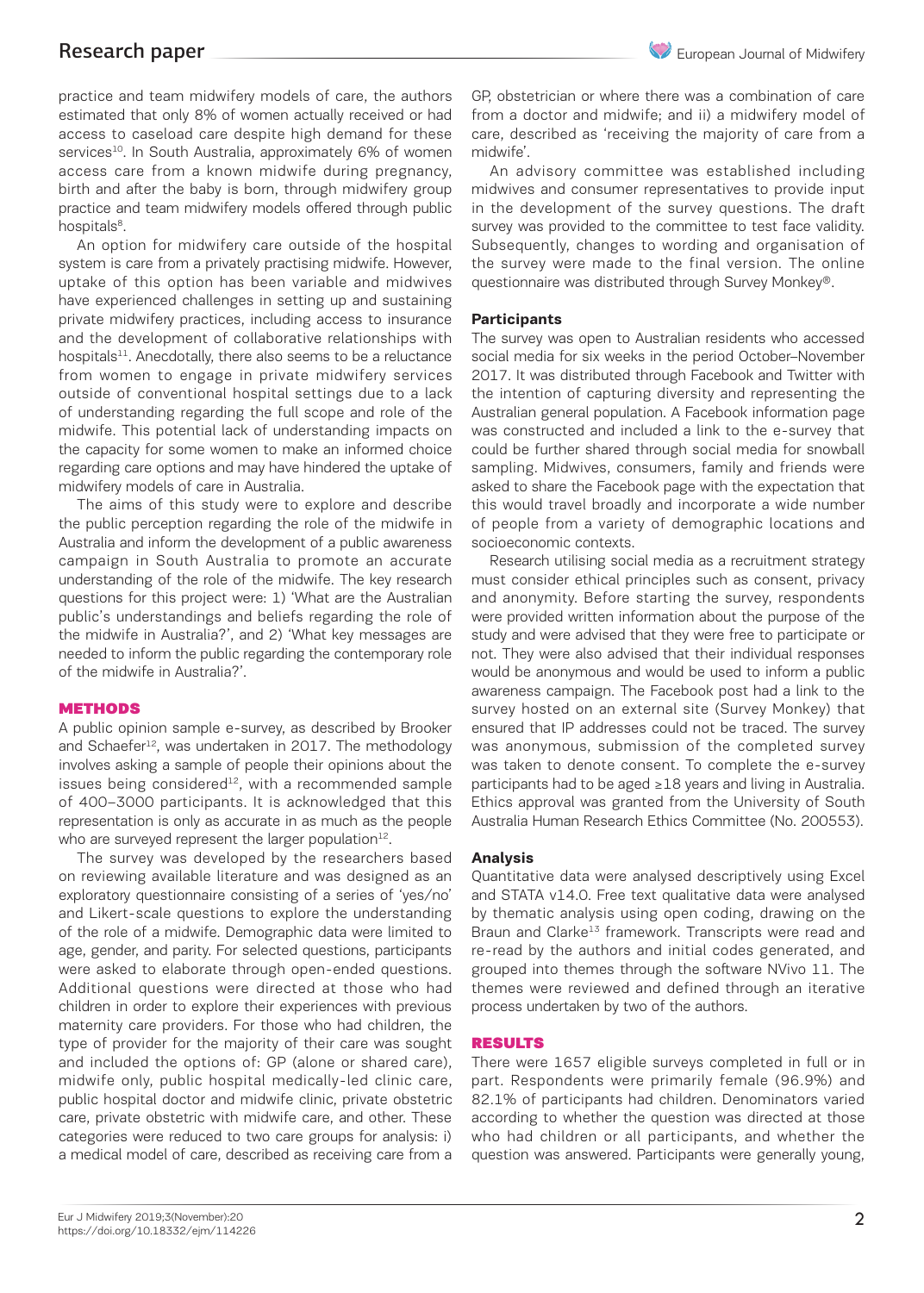in the following age groups: 43.3% (n=718) 26–35 years; 24.1% (n= 399) 36–45 years; 11.5% (n=191) 18–25 years; and 21.1% (n=359) >45 years.

Of those who had had children, 58.1% (n=790) received care in their previous pregnancy through a medical model and 41.7% (n=657) received care through a midwifery model. When asked why they 'chose' this type of care over the other model, the overall largest response category was due to their own research, followed by recommendations from family and friends, having private health insurance, and referred by a GP (Table 1). Responses varied depending on the model of care received. Notably, women who researched providers were more likely to choose a midwifery model of care (50.8% midwifery vs 14.1% medical), whereas the combination of lack of knowledge and not aware of choice, were more highly reported with receiving a medical model of care (28.3% medical vs 5.8% midwifery). Additionally, recommendations from family and friends were more likely to result in receiving care through a midwifery model (23.5% midwifery, 12.0% medical). Those who received care through a medical model were more likely to select private health insurance (30.5%) and referral by a GP (23.8%) as the reason for their choice.

Participants were questioned as to whether they had been given the option of having a midwife to provide the majority of their care throughout pregnancy, birth and postnatally. Approximately equal proportions reported they had (50.4%, n=684) or had not (49.6%, n=672) been given

the option to choose a midwife. Of those who had received the majority of care from a midwife, 81.3% (n=461) were given an option to choose this type of care. Of those who had mostly medical care, 71.7% (n=566) were not given the option to choose a midwife for their care. This was analysed further based on type of medical care; those who had private obstetric care indicating they were largely not asked (90.6%) and 77.4% of those who received mostly GP care were not given a choice regarding midwifery care. The majority (60.8%) of those who received care with obstetricians and midwives through the public clinics were also not asked if they wanted to receive a midwifery model of care.

 Participants who had children were asked if they would choose a midwife to provide the majority of care in a subsequent pregnancy (Table 2). Of those that had midwifery care, the overwhelming majority (98.1%) responded that they were extremely or very likely to have this type of care again. Of those that had medical care for their previous maternity care, the majority (62.3%) said they were also extremely likely or very likely to choose a midwife to provide the majority of care during the next pregnancy, birth and after birth.

In a series of 'yes/no' questions all participants were asked whether women must see a doctor during pregnancy, labour, birth and after the baby is born (Table 3). Nearly half of the participants believed that a woman must see a doctor during pregnancy (48.2%) and after the baby is born

| Reason(s) for choosing medical care or<br>midwifery care (more than one response) | Main model of care last pregnancy |         |                                    |               |                                      |      |  |  |  |
|-----------------------------------------------------------------------------------|-----------------------------------|---------|------------------------------------|---------------|--------------------------------------|------|--|--|--|
|                                                                                   | <b>Medical care</b><br>$(n=790)$  |         | <b>Midwifery care</b><br>$(n=567)$ |               | <b>Total responses</b><br>$(N=1367)$ |      |  |  |  |
|                                                                                   | $\%$<br>$\mathbf n$               |         | $\mathbf n$                        | $\frac{1}{2}$ | $\mathbf n$                          | $\%$ |  |  |  |
| Reading/researching about providers                                               | 111                               | 14.1    | 288                                | 50.8          | 399                                  | 29.4 |  |  |  |
| Friend or family recommendation                                                   | 95                                | 12.0    | 133                                | 23.5          | 228                                  | 16.8 |  |  |  |
| Private healthcare                                                                | 241                               | 30.5    | 3                                  | 0.5           | 244                                  | 17.9 |  |  |  |
| Referred by GP                                                                    | 188                               | 23.8    | 57                                 | 10.1          | 245                                  | 18.1 |  |  |  |
| Only type of care I/we knew about                                                 | 144                               | 18.2    | 19                                 | 3.3           | 163                                  | 12.0 |  |  |  |
| Did not realise I/we had a choice                                                 | 80                                | 10.1    | 14                                 | 2.5           | 94                                   | 6.9  |  |  |  |
| My partner's preference                                                           | 22                                | 2.8     | 17                                 | 3.0           | 39                                   | 2.9  |  |  |  |
| Social media                                                                      | $\mathbf{1}$                      | 0.1     | 3                                  | 0.5           | $\overline{4}$                       | 0.3  |  |  |  |
| Television (TV)/magazine                                                          | $\circ$                           | $\circ$ | 3                                  | 0.5           | 3                                    | 0.2  |  |  |  |
| Other reasons (free text)                                                         |                                   |         |                                    |               |                                      |      |  |  |  |
| My choice                                                                         | 71                                | 9.0     | 128                                | 22.6          | 199                                  | 14.7 |  |  |  |
| High-risk pregnancy                                                               | 77                                | 9.8     | $\circ$                            | $\circ$       | 77                                   | 5.7  |  |  |  |
| Previous experience                                                               | 22                                | 2.8     | 40                                 | 7.0           | 62                                   | 4.6  |  |  |  |
| Access (no or limited access to care options)                                     | 44                                | 5.6     | $\overline{4}$                     | 0.7           | 48                                   | 3.5  |  |  |  |
| No choice of care or financial considerations                                     | 36                                | 4.6     | 13                                 | 2.3           | 49                                   | 3.6  |  |  |  |
| Working as a nurse or midwife                                                     | $\overline{4}$                    | 0.5     | 13                                 | 2.3           | 17                                   | 1.3  |  |  |  |
| Seeking continuity of care                                                        | 11                                | 1.4     | 16                                 | 2.9           | 27                                   | 2.0  |  |  |  |

## *Table 1. Responses from women who had children to the question 'Why did you choose this model of care?'*

\*Two participants had 'free birthed' and two had engaged a doula to birth.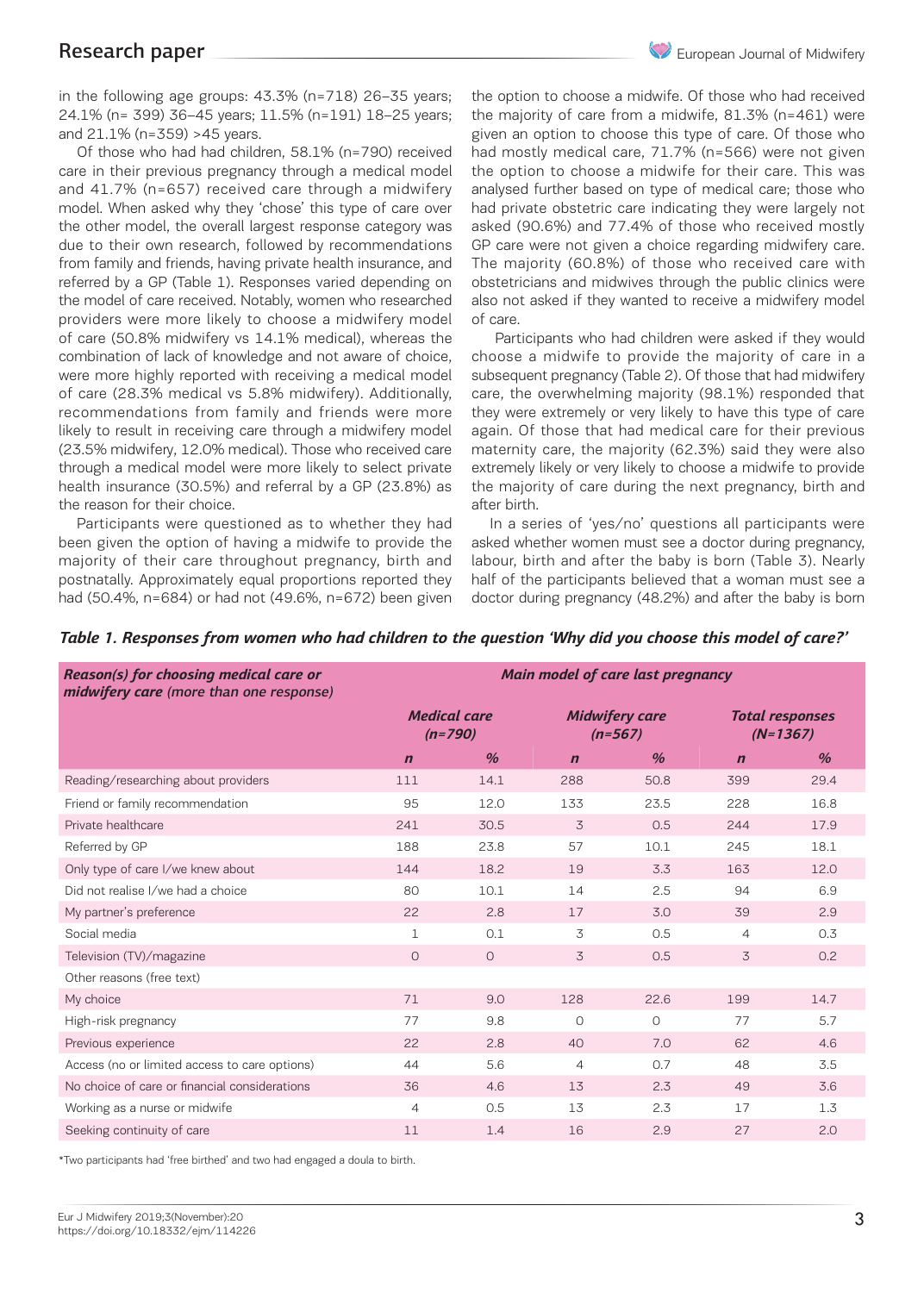*Table 2. Responses from women who had children to the question 'Would you chose a midwife to provide the majority of care for your next pregnancy, birth and following birth?'*

| <b>How likely</b><br>to choose a<br>midwife in<br>future care |             | Main model of care last pregnancy |                        |               |  |  |  |  |  |
|---------------------------------------------------------------|-------------|-----------------------------------|------------------------|---------------|--|--|--|--|--|
|                                                               |             | <b>Medical model</b>              | <b>Midwifery model</b> |               |  |  |  |  |  |
|                                                               | $\mathbf n$ | $\%$                              | $\mathbf n$            | $\frac{a}{2}$ |  |  |  |  |  |
| Extremely likely                                              | 335         | 45.0                              | 520                    | 94.6          |  |  |  |  |  |
| Very likely                                                   | 129         | 17.3                              | 1.9                    | 3.5           |  |  |  |  |  |
| Moderately likely                                             | 152         | 20.4                              | 8                      | 1.5           |  |  |  |  |  |
| Not very likely                                               | 80          | 10.8                              | 1                      | 0.2           |  |  |  |  |  |
| Not at all likely                                             | 48          | 6.5                               | $\mathcal{P}$          | 04            |  |  |  |  |  |
| Total                                                         | 744         | 100                               | 550                    | 100           |  |  |  |  |  |

(44.7%). Interestingly, less than one-quarter believed that women must see a doctor during birth (21.8%).

 All participants were asked if they knew how to find a midwife to provide the majority of their care. Overall, approximately one-third of participants (32.4%) identified they would not know how to find a midwife for their care. This was influenced by child status, with approximately half (45.1%) of participants who did not have a child not knowing how to find a midwife, whereas only 29.5% of women who already had a child were unaware how to find a midwife. Overall, when participants were asked what would be the best way to find information about receiving care from a midwife, 61.3% of participants listed GP as the best source for finding a midwife, followed by Facebook (23.1%) (Table 4).

The survey asked participants to provide three words or phrases that came to mind when they thought of a midwife and 98.8% (n=1636) provided descriptors. Responses were positive with only seven negative comments referring to midwives engaging in 'dangerous' homebirths, overemphasising breastfeeding, giving conflicting advice, or they were judgemental.

Overwhelmingly, the most common words to describe a midwife by all participants were 'supportive and caring', with additional words such as 'helpful, kind, nurturing and devoted' used repeatedly. This was followed by words related to labour and birth and being knowledgeable, professional, and woman centred. The responses of those who had children varied in some aspects from the responses of those who had not had children (Figures 1 and 2). Those who had not had children described midwives more often as assistants than as knowledgeable. Those who had experienced having a baby also used words related to being safe and trustworthy considerably more often than those who had not, however for both groups of participants

*Table 3. Responses from women who had or did not have children, when asked 'When do you think a woman must see a doctor?'* 

| When do you think<br>a woman must see<br>a doctor? | Participants who had children |               |             | Participants who did not have<br>children |             |               |             | <b>Combined participants'</b><br>responses |             |               |             |               |  |
|----------------------------------------------------|-------------------------------|---------------|-------------|-------------------------------------------|-------------|---------------|-------------|--------------------------------------------|-------------|---------------|-------------|---------------|--|
|                                                    |                               | No            | <b>Yes</b>  |                                           | <b>No</b>   |               |             | <b>Yes</b>                                 |             | <b>No</b>     |             | <b>Yes</b>    |  |
|                                                    | $\mathbf n$                   | $\frac{1}{2}$ | $\mathbf n$ | $\frac{1}{2}$                             | $\mathbf n$ | $\frac{0}{0}$ | $\mathbf n$ | $\frac{1}{2}$                              | $\mathbf n$ | $\frac{9}{6}$ | $\mathbf n$ | $\frac{0}{0}$ |  |
| During pregnancy                                   | 688                           | 52.8          | 614         | 47.2                                      | 140         | 47.6          | 154         | 52.4                                       | 828         | 51.8          | 769         | 48.2          |  |
| During labour                                      | 1058                          | 81.5          | 240         | 18.5                                      | 222         | 75.2          | 73          | 24.8                                       | 1280        | 80.3          | 314         | 19.7          |  |
| During birth                                       | 1035                          | 79.8          | 262         | 20.2                                      | 210         | 71.2          | 85          | 28.8                                       | 1245        | 78.2          | 348         | 21.8          |  |
| After the baby is born                             | 740                           | 56.9          | 560         | 43.1                                      | 143         | 48.5          | 152         | 51.5                                       | 883         | 55.3          | 713         | 44.7          |  |

*Table 4. Responses\* from participants who had or did not have children, when asked 'How would it be best for you to find information about receiving care from a midwife?'*

| <b>Response categories</b>   | <b>Participants who had</b><br>children |      |                | <b>Participants who did</b><br>not have children | Total          |      |  |
|------------------------------|-----------------------------------------|------|----------------|--------------------------------------------------|----------------|------|--|
|                              | $\mathbf n$                             | $\%$ | $\mathbf n$    | $\frac{9}{6}$                                    | $\overline{r}$ | $\%$ |  |
| Facebook                     | 274                                     | 22.7 | 69             | 24.9                                             | 343            | 23.1 |  |
| <b>General Practitioner</b>  | 753                                     | 62.3 | 158            | 57.0                                             | 911            | 61.3 |  |
| Television                   | 141                                     | 11.7 | 41             | 14.8                                             | 182            | 12.2 |  |
| <b>Billboard advertising</b> | 13                                      | 1.1  | $\overline{4}$ | 1.4                                              | 17             | 1.1  |  |
| News or magazine             | 28                                      | 2.3  | 5              | 1.8                                              | 33             | 2.2  |  |

\*N=253 additional free text responses, most common response: internet/Google search/specific websites and all the above categories.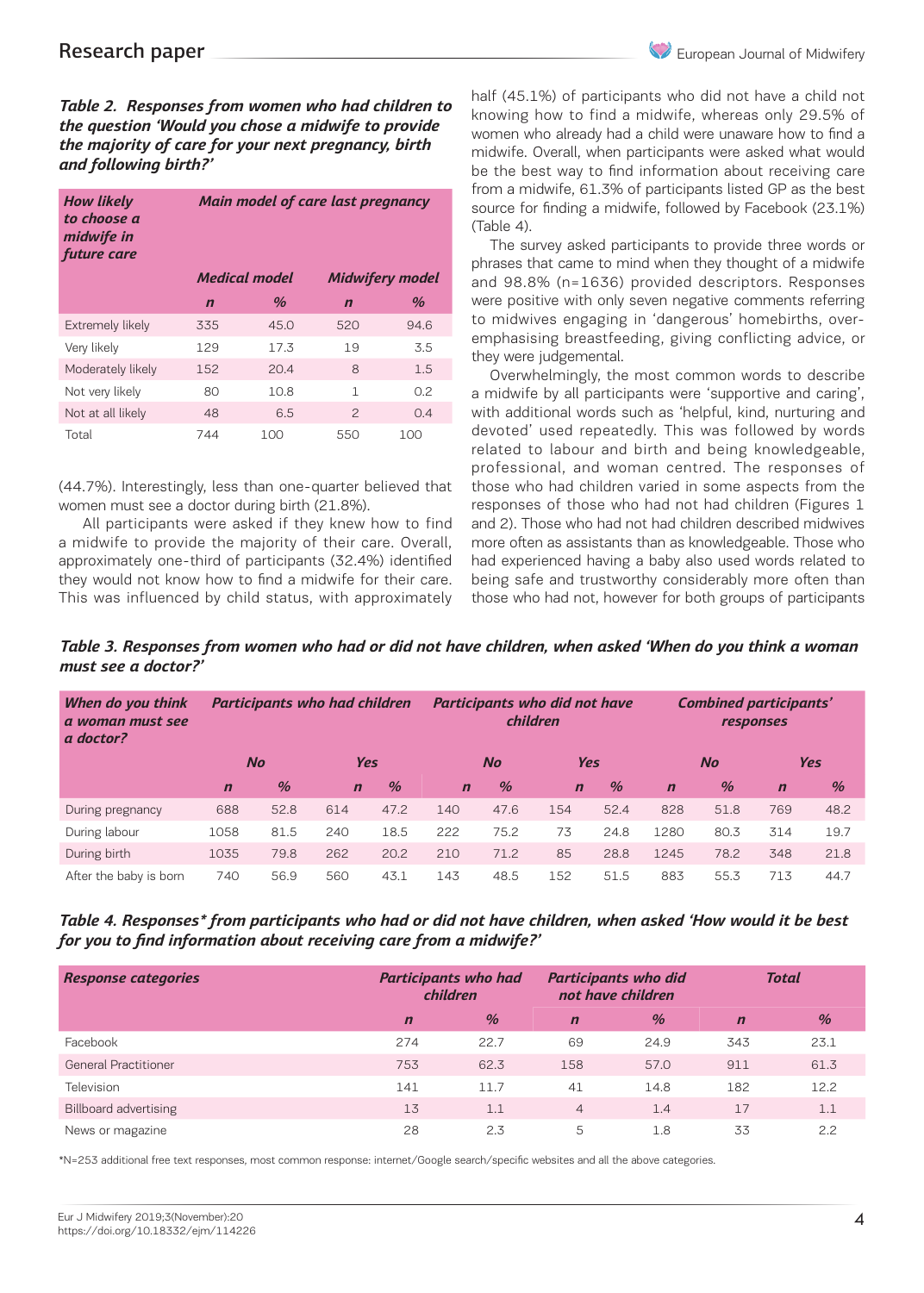## *Figure 1. Responses from respondents who have children, when asked 'What three words or phrases come to mind when you think of a midwife?'*



- = Supportive, Caring, Nuturing
	-
- Amazing, Devoted, Giving
- 
- Woman Centred, Advocate, Committed
- **Babies**, Newborns, Families

Assist, Nurses, Coach

- Knowledgable, professional, skilled
- · Trustworthy, Experienced, Hard Working
	- · Pregnancy, Hospital
	- Under-valued, Underpaid

## *Figure 2. Responses from respondents who did not have children, when asked 'What three words or phrases come to mind when you think of a midwife?'*



. Labour and Birth

this was less than other descriptors.

The participants who indicated that a woman must see a doctor during her maternity care were asked to provide a rationale for their response. In total, 889 participants responded to this question: 720 (81%) who had a child and 169 (19%) that did not. Four themes were identified, each with a number of subthemes (Figure 3). A summary and examples of comments from the four themes and subthemes follows.

### **Theme 1: Doctors are the experts and they make it safe**

Nearly half of all participants who responded indicated that they should see a doctor during pregnancy and after birth. This appears to be linked to a belief that a medical practitioner's expertise could make maternity care safer as described in the sub-themes.

#### Medicine is synonymous with safety

 'I believe during and after pregnancy it is important to see a doctor to ensure you and your baby are safe and everything is moving in the right direction, I feel safer with a qualified doctor to give me the ok that everything is fine'. (P1483)

There was also a sense that the doctor should be there 'just in case':

'See a doctor also through, during and after birth just in case there maybe something that the midwife can't do or answer'. (P1611)

Some participants believed that a doctor was needed to 'oversee' the midwife's care and that this made it safer:

'A doctor should be present at times to ensure everything is well, no medical interventions are required, ensure the midwife is giving appropriate care to the mother and baby'. (P1298)

#### Doctors are more qualified

This sub-theme identified where participants thought that medical practitioners were more qualified than midwives:

'It is true that doctors are more qualified than midwives so



## *Figure 3. Thematic analysis of reasons given for why women should see a doctor during pregnancy, birth and following birth*

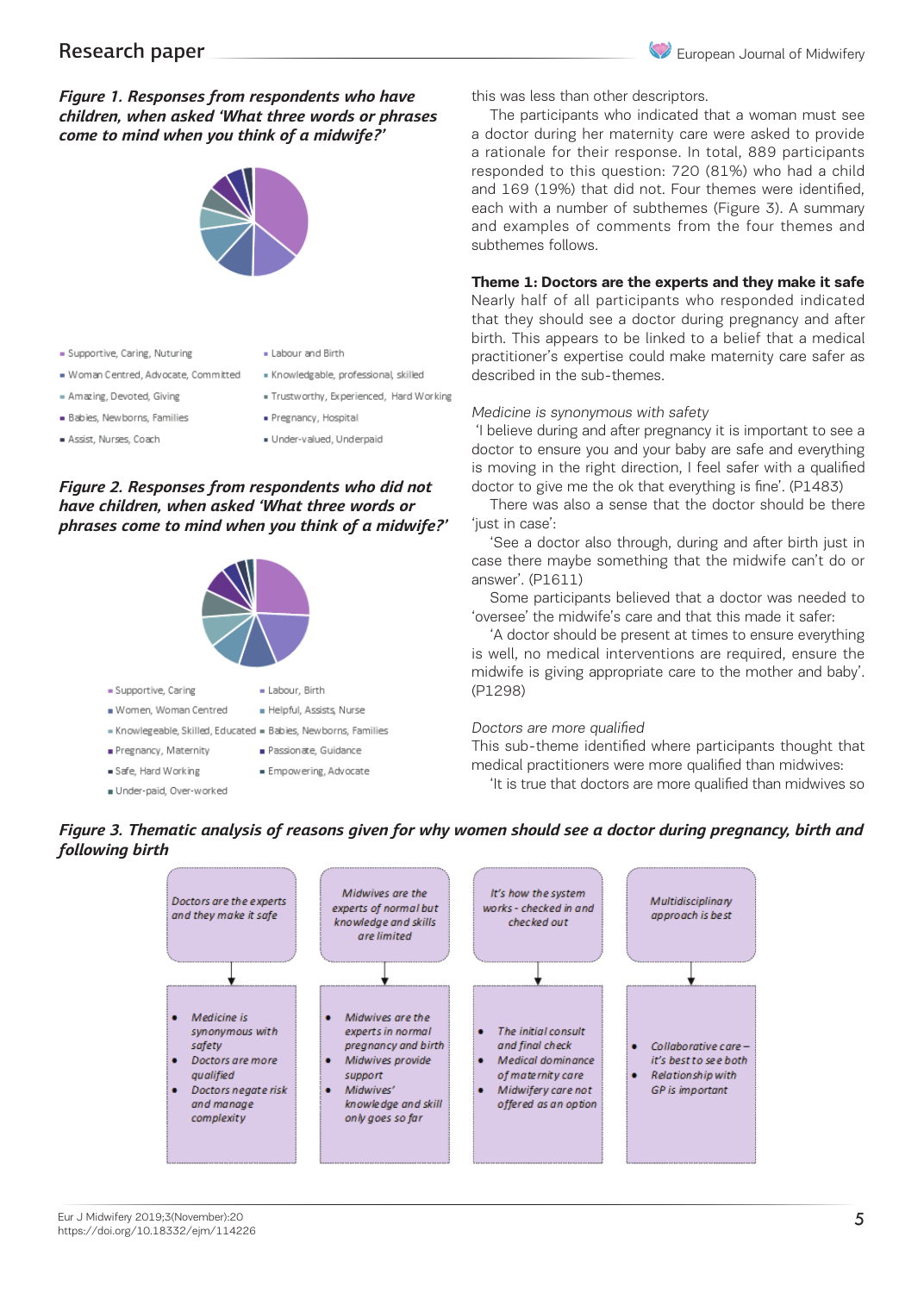I find it important for a doctor to see these stages to ensure that everything is working normal at these stages for the safe delivery of the child and safety of the mother'. (P1340)

Some participants described doctors as having a larger scope of practice that contributed to their expertise:

'From my understanding, doctors can diagnose where midwives can't. So, if I had a question about something not "normal" to pregnancy, I assume doctors can give a more detailed answer or diagnose'. (P1145)

There also seemed to be assent to the authority of the medical practitioner for these participants:

'I value the care that midwives provide but I prefer doctors to have the final say'. (P1548)

'Doctors are in charge of making decisions for pregnant women and babies and providing more specific care'. (P1654)

Alongside the belief that doctors were more qualified was a misunderstanding that doctors were required for a variety of skills that midwives did not have, such as:

'Pregnancy: initial confirmation of pregnancy, booking of ultrasound, blood tests. Birth: in my case, if stitches are required for any tearing. After baby is born: to do routine checks, such as hips, hearing, general health of baby etc.' (P1349)

#### Doctors negate risk and manage complexity

The comments indicated that there was a concern about risk that could be mitigated with the involvement of a doctor:

'They don't have to see a doctor, but it's best practice if we want to reduce complications and risks'. (P767)

'I feel you need the medical expertise and be under the supervision of a doctor through each stage of pregnancy and birth to ensure safe outcomes for mother and baby and lower any risk'. (P1504)

There was also commentary on the responsibility of doctors to manage risk and complexity if these arose during pregnancy, birth or after the baby was born:

'If there were serious medical complications, I would expect that a doctor would be the one to provide the appropriate medical care'. (P1370)

With a focus on risk, there was also an underlying narrative that midwifery care could be risky:

'Because although midwives technically can do all the things listed, their proficiency at them is hit and miss. This is not what you want for a birth situation. Although some are obviously great, the overall picture is a confusing, conflicting'. (P1443)

'Midwives get it wrong'. (P1598)

#### **Theme 2: Midwives the experts of normal birth but knowledge and skills are limited**

Midwives were recognised by some participants as experts in normal birth but there was a belief that their knowledge and skills were limited.

Midwives are the experts in normal pregnancy and birth 'Midwives are incredibly knowledgeable and instinctive during labour & birth, in my experience with three straight forward labour/births, the midwives always knew what was going on and what decision to make'. (P854)

'I believe midwives are birth specialists'. (P1159)

#### Midwives provide support

Participants saw midwives strongly positioned in providing support for women:

'But my midwife gave me the skills to cope, courage to move forward'. (P1430)

'I used a midwife for the majority of my care during my second pregnancy and couldn't be happier with the way it all went. I always felt safe and cared for throughout pregnancy, during the birth and after the baby was born'. (P964)

#### Midwives' knowledge and skills only go so far

There was a clear lack of understanding regarding the midwives' level of knowledge and skills. Many participants stated that the midwives' knowledge and skills only went 'so far' and a doctor was required to fill the gap:

 'Whilst midwives are well educated in their chosen field, they are not doctors, sometimes advice from doctors is necessary'. (P1646)

'I am unaware if a midwife is qualified to be the only medical personnel to handle a new pregnancy and all that entails'. (P948)

#### **Theme 3: It's how the system works - checked in and checked out**

The responses described a system that the public engaged in to receive maternity care, whereby women needed to be 'checked in and checked out'.

#### The initial consultation and final check

Participants believe the system requires women to see a doctor for pregnancy confirmation and to book into maternity care and also to see a doctor either before leaving hospital or at six weeks after the baby is born to be formally discharged. Comments revealed that most participants believed a doctor was necessary for pathology, scans, prescriptions, contraception, and immunisation:

'I think usually people initially need to see a GP to confirm their pregnancy, arrange blood tests and discuss referral to an obstetrician/midwife/hospital/birthing centre. After birth I think it is important for the baby to be checked over by a paediatrician'. (P1199)

'I always thought that women had to see a doctor during pregnancy, because that is what was always done. I also thought that the Dr had to discharge the woman and baby after the Dr had checked them both after delivery'. (P1152)

#### Medical dominance of maternity care

 Many participants believed that medicine was the dominant narrative in maternity care:

'My GP was very reluctant to allow me to only see a private midwife for my care I had to fight quite hard just for a referral'. (P711)

'I think that is the way the system is set up - you have to really try for midwife only care'. (P1536)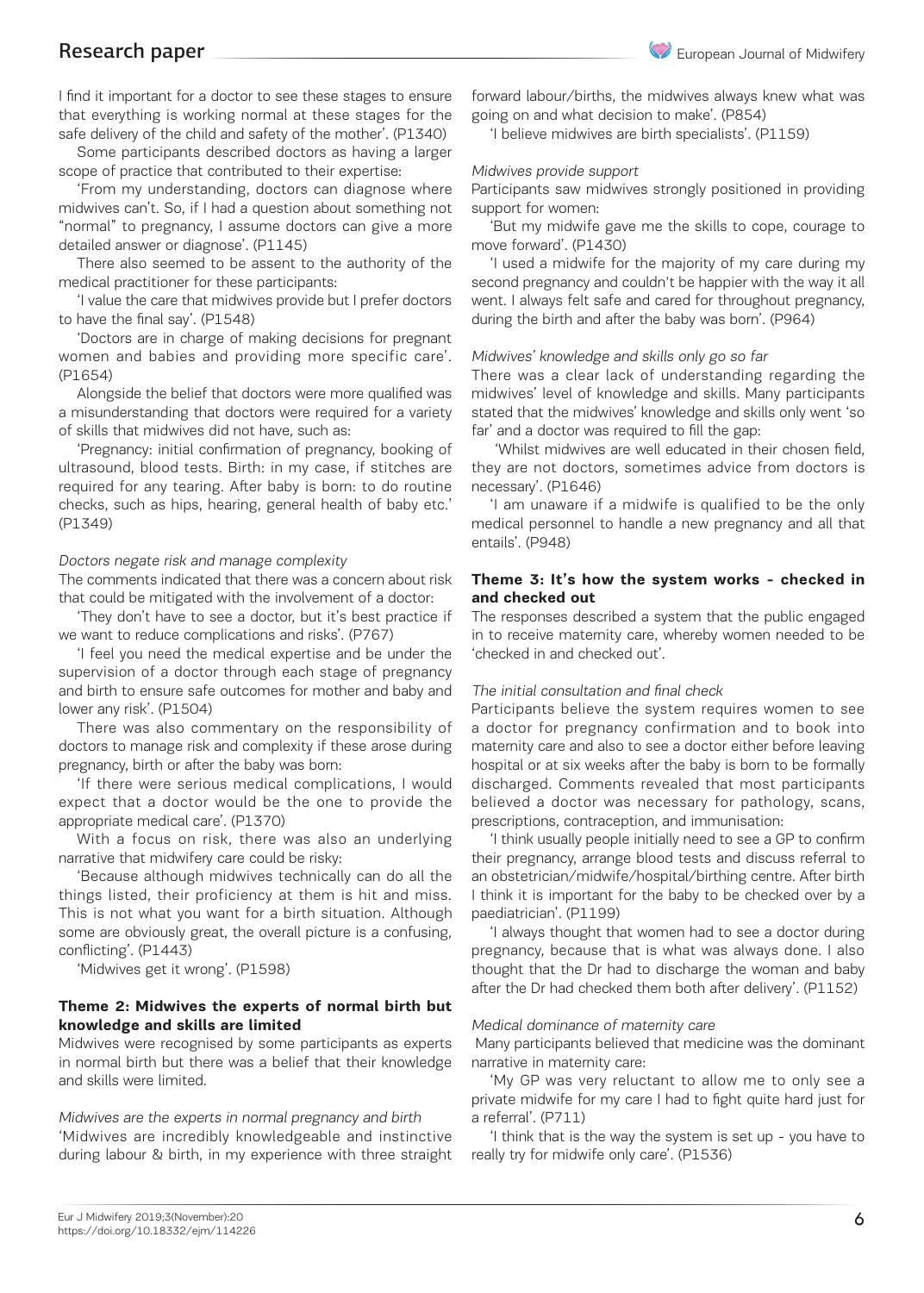There were frequent comments indicating participants did not know that midwifery care was an option for their care and that it was not offered to them as a maternity care choice:

'I didn't know that was an option to not have a doctor involved'. (P1494)

'Was always told to see both, I could always see the midwife more but had to see my doctor occasionally. Would have rathered (sic) just seen my midwife, as my doctor wasn't the one that delivered my baby anyway and my midwife was amazing'. (P887)

'I don't think first time mothers like myself know enough about midwives & their expertise. GPs need to let women know all their options'. (P1164)

#### **Theme 4: Multidisciplinary approach is best**

Participants also commented about the need for a multidisciplinary approach and that collaboration could be a positive aspect of care.

#### Collaborative care – it's best to see both

Some participants believed that seeing both a doctor and a midwife was better and understood this as a team approach to managing complexities. Whereas others felt this was just a better approach than seeing either a doctor or midwife:

'There's a combination of midwives and doctors needed in all aspects of pregnancy, labour, postnatal. They provide complimentary but different roles'. (P1625)

'I think that the ideal pregnancy/birth is where both doctors and midwives are involved and work together'. (P1538)

#### Relationship with the GP is important

Some participants indicated that keeping a relationship with the GP was important for continuity of care to the family and a good idea as they would provide ongoing care as the baby grew:

'I think it is important as part of ongoing medical care that women see their GP during their pregnancies and after the baby is born'. (P1185)

'It is important to involve a GP in prenatal and postnatal advice, as this may impact future care'. (P1227)

#### **DISCUSSION**

The findings indicate that confusion exists for the public regarding the role and scope of the midwife in Australia. In particular, that midwives can provide care from conception through to six weeks after the baby is born, not simply during birth. The public holds midwives in high regard and describe midwives as supportive, caring and woman centred, but they predominantly associate midwives with labour and birth. It was also evident that many perceive midwives as assistants within maternity care services rather than lead maternity care providers.

A dominant theme in this study was the alignment of medical care with safety. It has been suggested that a discourse of fear, risk and safety is embedded in everyday birth language creating a narrative that affirms medicalised care<sup>14,15</sup>. It was clear that 'risk' and 'safety' were concerns for

the public and that medical practitioners were perceived to reduce risk and increase safety. Alongside this, there was a lack of knowledge regarding the level of education of midwives and the extent of their clinical skills. The participants seemed unsure of the midwives' expertise, whereas they described the medical practitioners as being highly qualified experts. This focus on risk and safety, as well as lack of evidencebased information has been identified in a number of studies as a key predictor for choices women made $14,16,17$ .

A study in the UK that explored the influences on the place of birth for women, found that concern for safety was the main influence for birth in hospital with participants acknowledging that being able to access medical staff readily contributed to a sense of safety $16$ . The authors concluded that beliefs about risk and safety ultimately impacted on decision making about place of birth. In a review, Hadjigeorgiou et al. $^{17}$  found that much of the literature suggested that women saw birth as risky with the potential for complications at any time. This perception of safety shaped a woman's choice for the model of care. Interestingly, where the woman felt confident in the midwife's knowledge and expertise, they were more likely to seek birth with a midwife at home<sup>17</sup>.

Gaining information about options for birth is not always easy. In this study, a third of participants did not know how to find a midwifery care option and the majority of participants who had received care through a medical model had not been provided information or offered a choice about midwifery care options. Similarly, women in the study by Hadjigeorgiou et al. $17$  indicated that health professionals, even midwives, did not always freely provide information on options of care. The media may contribute to this lack of knowledge, as examples of normal birth with midwifery care are lacking and birth is more commonly portrayed as being complex and incorporating the need for medical intervention<sup>18</sup>. In a critical analysis of articles, published in The Age (Australian Newspaper), McIntyre et al.<sup>19</sup> concluded that while the media continues to perpetuate a message of medical dominance, a new narrative is being provided. One that recognises that Australian maternity services are inflexible and outdated but this is coupled with the notion that change could undermine what is an inherently safe system of care<sup>19</sup>. This creates conflict and confusion for the general public, about the evidence, which is still unsure about care through midwifery models.

With the notion of medicalised care being clinically safe, not simply in the beliefs of women but also in those of health professionals, the medical model remains a powerful influence on maternity care<sup>17</sup>. According to Fahy and Parratt<sup>20</sup>, childbirth within the Australian health system is still considered by many as a medical process that should be managed in hospital. This belief in the medical model was apparent throughout this study, as participants described a need to be 'checked in' by a medical practitioner to engage in the system and also to be 'checked out'. Additionally, there was a strong theme throughout the participants' comments that identified medical practitioners as the experts in maternity care. This is not surprising as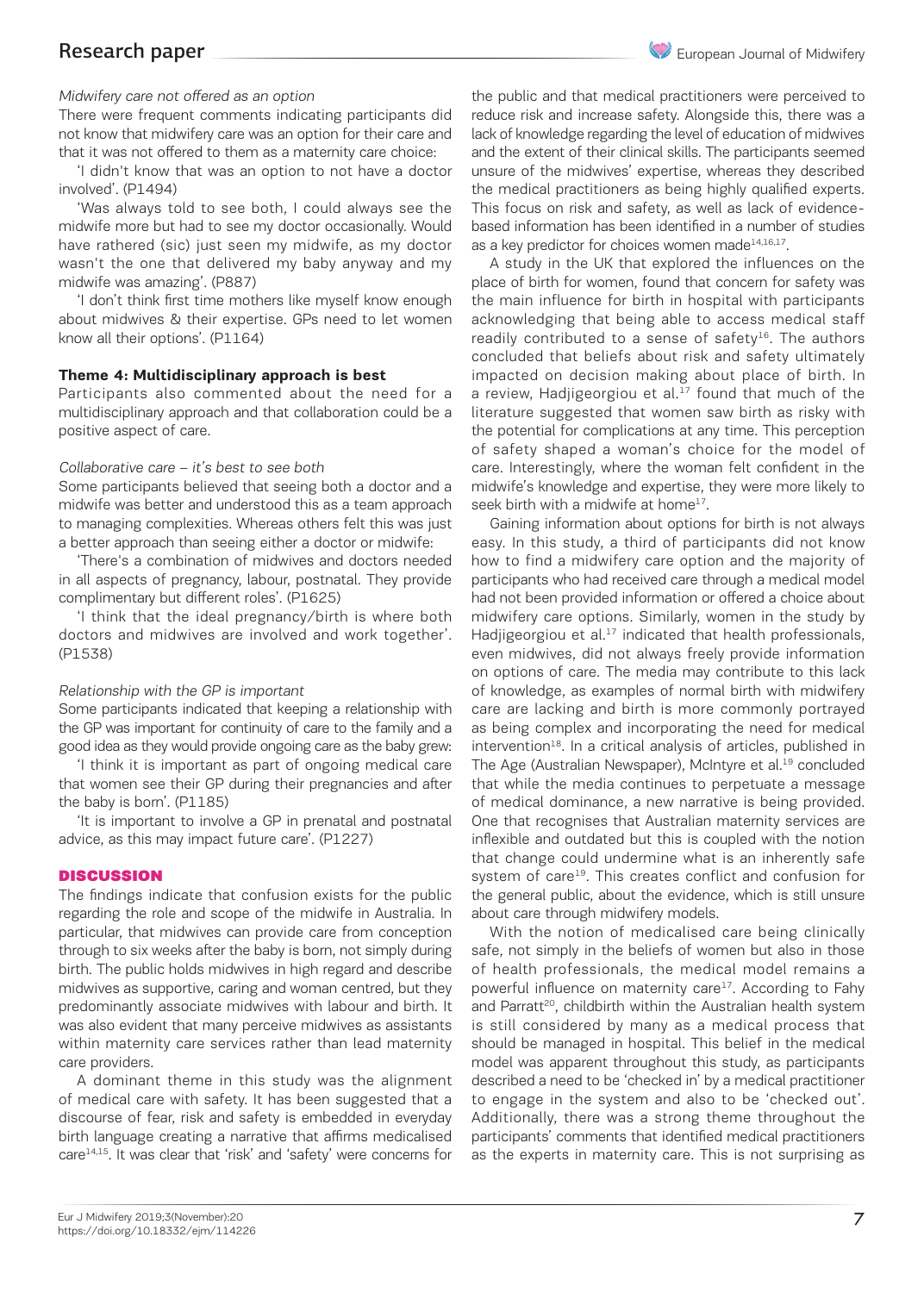this understanding is grounded in history and has been perpetuated in modern discourse<sup>21,22</sup>. Significantly, this lack of understanding may impact on a woman's choice of provider and access to care from a known midwife. When the participants indicated that they had undertaken their own research on available models of care, they were more likely to have had the majority of care from a midwife. Additionally, recommendations from family and friends influenced the choice for midwifery care, whereas private health insurance and referral by a general practitioner were more likely to result in a medical care option. These findings are consistent with previous research<sup>23</sup> that found that choice for pregnant women seems to be primarily determined by three factors: the knowledge women possess about care models, local availability of services and perceptions of risk, acknowledging that sociodemographic factors may also play a part.

Overall, the knowledge Australian women possess about pregnancy care seems to be highly variable and sources of information may influence their choice. Providing GPs with the evidence supporting midwifery continuity of care models, as well as explaining the role and scope of the midwife, may be beneficial.

The public perceive midwives positively, however, there is a need to re-educate the public and health professionals about the role of the midwife $24$ . In this study, 98% of women who experienced care through a midwifery model indicated they would choose this option again, suggesting high satisfaction as reported in the most recent Cochrane review on midwifery continuity of care<sup>1</sup>. This growing body of evidence positions midwives to confidently continue to advocate for evidence-based midwifery continuity of care for women and their families.

In response to the lack of understanding about midwifery within the wider community, a public awareness campaign was developed for South Australia. This campaign included transit posters on public buses, radio interviews and a social media strategy to share information and a series of intentionally designed videos, all informed by the study findings. A website was constructed to provide the public with a platform to gain evidence-based information about the benefits of care from a known midwife and a contact point to provide women with further information and how to access midwifery services. Specifically, the campaign responded to the findings of this study by showcasing the midwife as a caring health professional who provides safe care through a relationship-based approach, placing women and their families at the centre of care. The concept of women and midwives being together on this journey is captured in the phrase "we're in this together", which has been used consistently throughout the resources. To address the misunderstanding regarding the scope and breadth of midwifery care, the campaign focussed on the provision of care during pregnancy and after the baby is born, depicting this in both hospital and home environments. Midwifery students have been included in the campaign to show the public that being a midwife requires extensive academic study and significant practicebased experience with mentoring by practicing midwives. The campaign highlighted the fact that midwives are highly educated and highly skilled health professionals. The campaign deliberately included collaboration as a key aspect of how midwives work in order to reassure the public that midwifery care is safe and that midwives work together with other health professionals as needed, in particular with the medical profession when complications arise. Campaign videos can be accessed from https://www.midwives.org. au/your-journey-known-midwife.

#### **Limitations**

One of the limitations using the internet as a means of collecting data is a lack of control over who responds and who does not, therefore it is not clear if non-participants differ in demographics and opinion from participants<sup>25</sup>. As such, the non-probability sampling limits the generalisability of the results, however this was not a primary aim of this survey. A further limitation in this study is that the electronic medium used to share the survey was predominantly Facebook. To commence data collection, colleagues, midwives, family and friends were asked to share the study Facebook page and survey link. There is potential that this distribution was not representative of the population, as this group of early participants may have had a greater understanding regarding the role of the midwife. This was possibly evident in the larger than anticipated number of participants who stated that they had received the majority of their care from a midwife. It is also possible that in describing midwifery care as receiving the 'majority of care from a midwife' that this may have been interpreted inconsistently. For example, this may have included hospital care whereby care was predominantly provided by a midwife in a clinic. It was challenging to formulate a descriptor to capture a midwifery model of care that the general public would understand.

#### CONCLUSIONS

This research sought to understand the public perception of the role of the midwife in Australia and was used specifically to inform a public awareness campaign. While midwives are viewed positively by the public, there is a need for ongoing and increased momentum to showcase midwives as lead maternity care providers who are safe and work collaboratively, and to promote the public health impact of their role.

#### REFERENCES

- 1. Sandall J, Soltani H, Gates S, Shennan A, Devane D. Midwife-led continuity models versus other models of care for childbearing women. Cochrane Database Syst Rev. 2016;4:CD004667. doi:10.1002/14651858.CD004667.pub5
- 2. Homer C. Models of maternity care: evidence for midwifery continuity of care. Med J Aust. 2016;205(8):370-374. doi:10.5694/mja16.00844
- 3. McLachlan H, Forster D, Davey M, et al. Effects of continuity of care by a primary midwife (caseload midwifery) on caesarean section rates in women